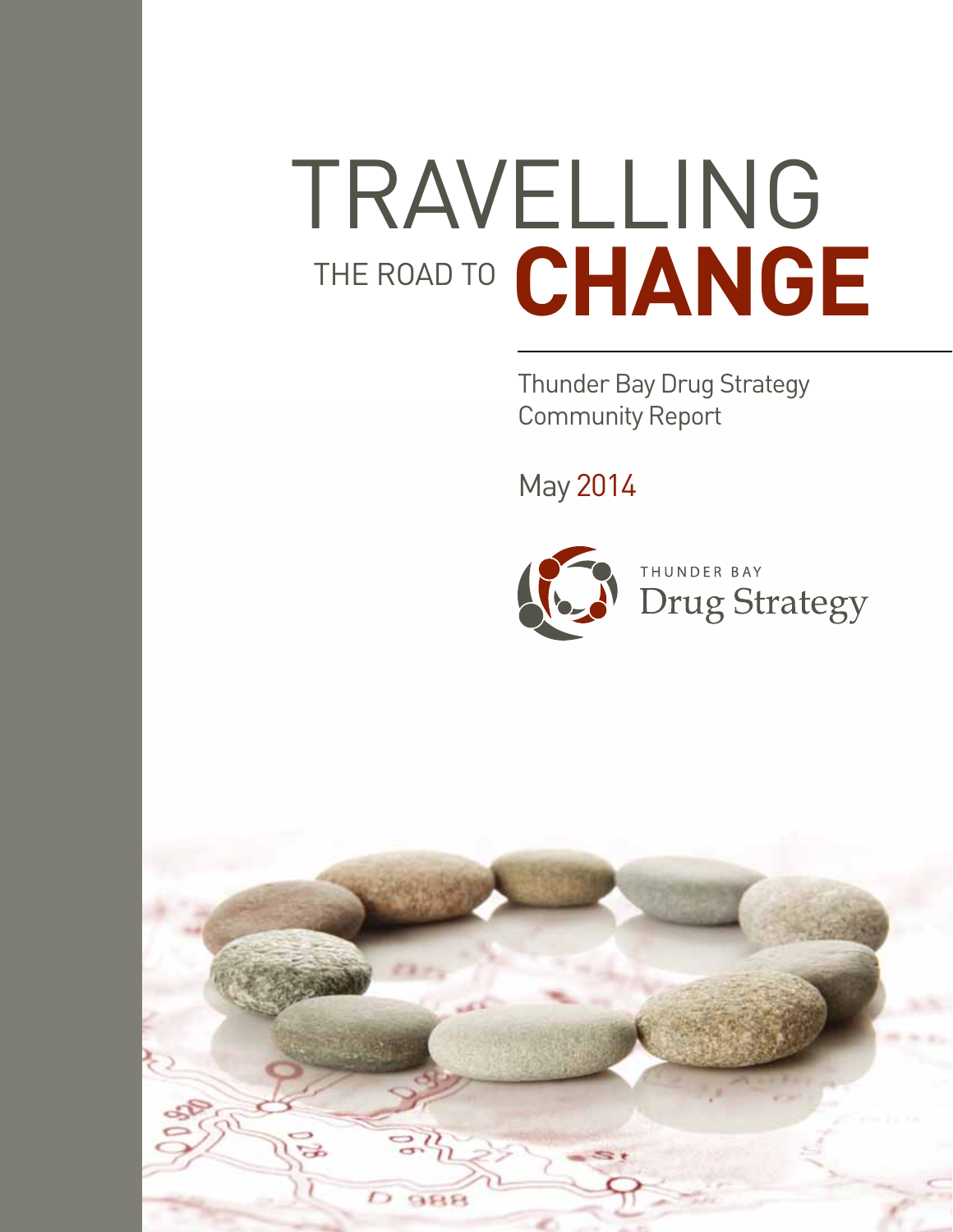### **City Council ratified the Thunder Bay Drug Strategy (TBDS) in September 2011. The TBDS is the official community plan to address substance use in Thunder Bay, and provides a comprehensive approach to substance use issues based on integration of our five pillars: prevention, treatment, harm reduction, enforcement and housing.**

This is the third annual report to the community. It focuses on progress achieved over the last year as a result of continued collaboration and collective effort of many groups and organizations across Thunder Bay. Through working together, community organizations involved with the TBDS continue to implement programming, services and policies that reflect the Strategy's recommended actions.

### **IMPLEMENTATION STRUCTURE**

This diagram outlines the Working Groups formed to address the Strategy's 21 priority actions. Membership of the groups is diverse and reflective of the TBDS pillars:

- **Harm Reduction Enforcement Treatment**
- **Housing Prevention**

The Implementation Panel ensures sustainability, provides coordination and oversight of strategic projects and assists with evaluation of progress. The Panel also created a Working Group Advisory Committee comprised of all working group chairs, the Strategy Coordinator and Strategy Chair. This group meets quarterly to review work plans, progress and crossconnections to goals of other working groups.

### VISION

To improve the health, safety and well-being of all citizens by working together to reduce the harm caused by substance use.

### **MISSION**

To implement the Thunder Bay Drug Strategy.

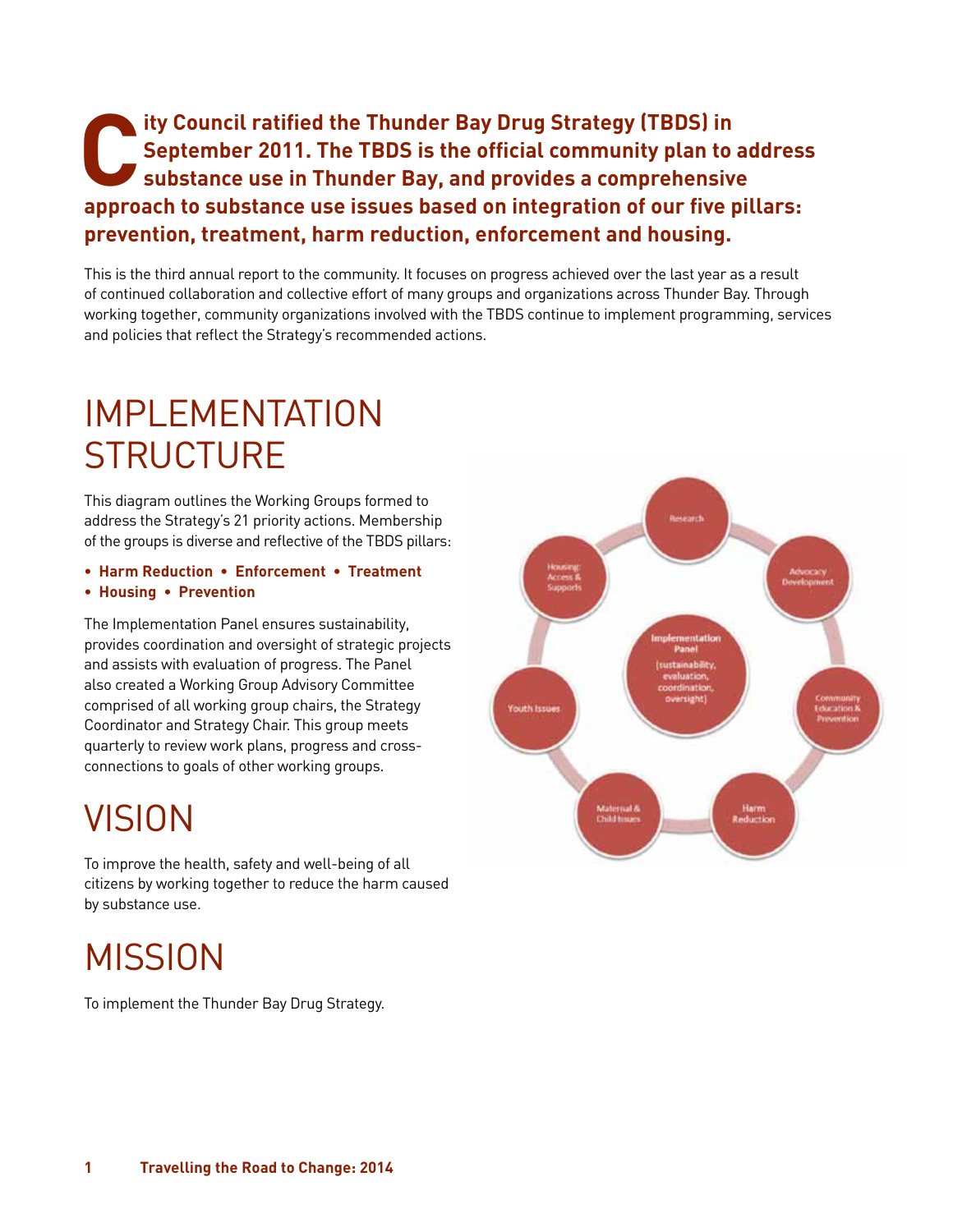### Working Groups

#### **Advocacy Working Group**  Chair Patty Hajdu

Develops advocacy priorities from the Drug Strategy actions, conducts advocacy for the TBDS at global, national, regional and local levels, and is available to other TBDS working groups to assist/consult on issues from an advocacy perspective.

#### **Housing Working Group**

#### CHAIR NICOLE LATOUR

Works towards all people in Thunder Bay having access to safe, appropriate and affordable housing, and improves access to housing that supports people on the healing continuum.

The Housing and Homelessness Coalition has agreed to function as the Housing Working Group for the TBDS. The coalition has incorporated TBDS priority actions related to housing in their terms of reference, and included housingrelated priorities from the TBDS Accommodation Needs Assessment Community Plan into their work plan.

#### **Prevention & Education Working Group**  Chair Sheena Albanese

Provides education and conducts prevention activities in schools, the community, and for caregivers in order to: ensure all children and youth have optimal success and health; ensure people who use substances have optimal physical, emotional and mental health; and ensure community members are safe in their neighbourhoods.

The Drug Awareness Committee (DAC) promotes prevention and awareness activities related to alcohol and substance use, and have integrated TBDS prevention and education priorities in their three year work plan. It functions as the Prevention & Education Working Group for the TBDS.

#### **Harm Reduction Working Group**

#### Chair Melissa Scott

Supports and promotes harm reduction priority actions of the TBDS to ensure people who use substances have optimal physical, emotional and mental health, and to ensure community members are safe in their neighbourhoods.



#### **Maternal Substance Use & Child Working Group** Chair Aimee JaUn

Develops strategies for supporting pregnant women and new mothers who use substances, as well as their infants, to ensure all children and youth have optimal success and health, and to ensure people who use substances have optimal physical, emotional and mental health.

#### **Youth Issues Working Group\*** Chair Nancy Black

Engages young people in substance use awareness, advocacy and education through youth-led activities to ensure youth have optimal success and health.

#### **Research Working Group\***

Chair yet to be determined.

Conducts research on behalf of the TBDS to improve the ability to work toward its eight key results.

\*note that some working groups are currently in the development stage and will be further established as we continue with implementation.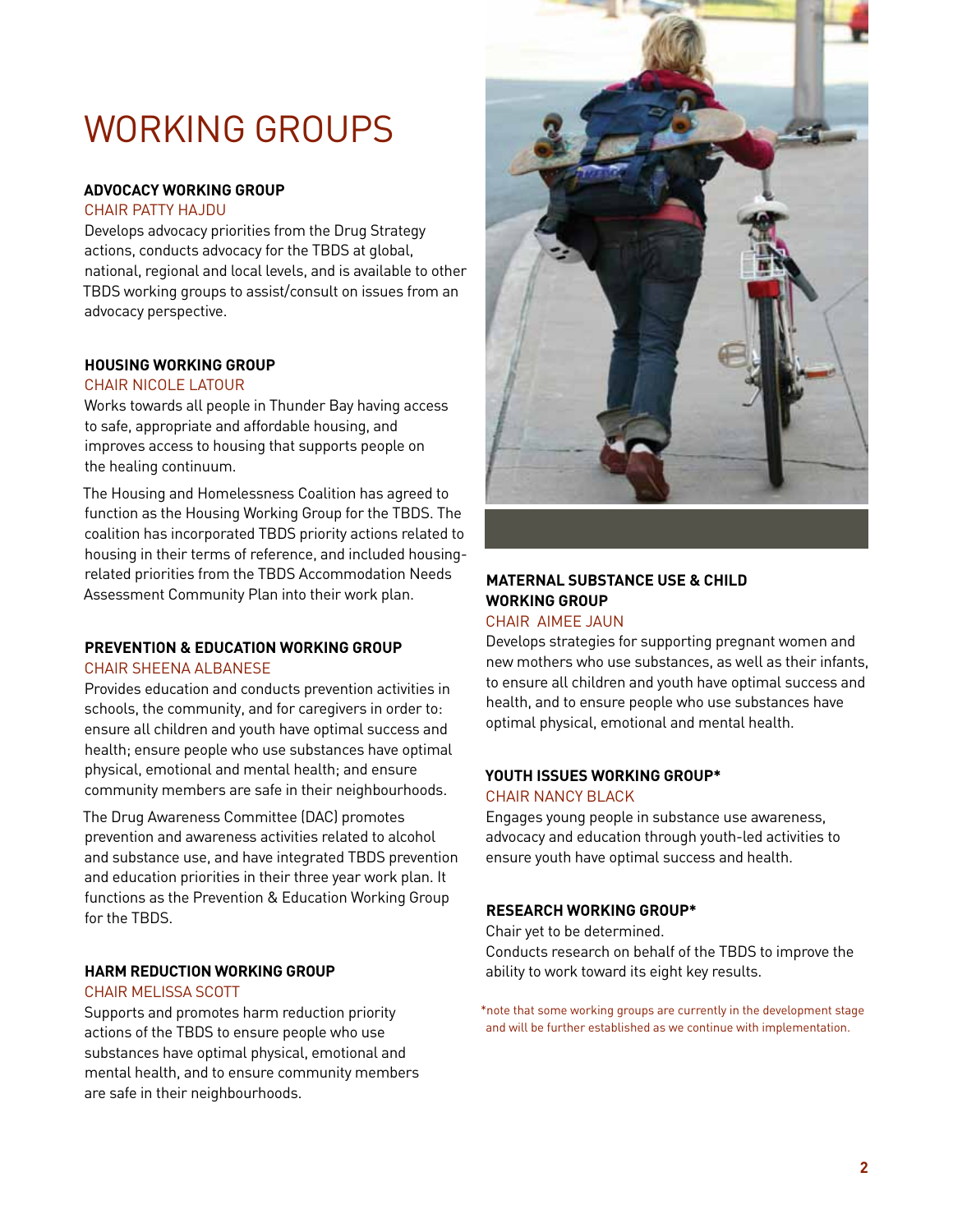### RESULTS

Using a framework called results-based accountability, the TBDS has identified eight key results, as well as evidence-based actions that can be implemented to achieve them. The following is an update on year two of implementation as we make progress towards our stated results.

#### **The community of Thunder Bay implements actions to reduce harms associated with substance use (result one)**

#### **Continued Coordination (1.2)**

Research shows that to ensure recommendations are implemented and for changes to be lasting, a dedicated coordinator position is required. Funding until the end of 2014 for this position has been made possible through the TBDS Community Partnership:

- **• City of Thunder Bay**
- **• District of Thunder Bay Social Services Administration Board (year one)**
- **• Fort William First Nation**
- **• St. Joseph's Care Group**
- **• Superior North EMS**
- **• Thunder Bay District Health Unit**
- **• Thunder Bay Police Service**
- **• Thunder Bay Regional Health Sciences Centre**

Congratulations to City Council and the key partners in recognizing the value of coordinating efforts to continue the work of the TBDS. It will be important for the Drug Strategy to continue to explore sustainability to ensure that the momentum of work can continue.



#### **Centre of Excellence (1.4)**

After a presentation in February 2013 to the Board of Health, a resolution was passed to support an engagement process for exploring a Centre of Excellence in Addiction and Mental Health. It was brought forward to the Ministry of Health and Long Term Care for consideration was well-received. In December 2013, the TBDS took the lead and an ad-hoc steering committee was formed to work with the Centre for Rural and Northern Health Research on a proposal and budget for the engagement process.

In March 2014, a letter requesting financial support from the Ministry of Health and Long Term Care was sent, along with the proposal that outlines a region-wide engagement work plan with stakeholders to develop a model for a Centre of Excellence for Addictions and Mental Health for Northwestern Ontario. The goal is to identify a model that is best suited to the unique needs of the North, and one that provides improved infrastructure, support for surveillance, evidence-based decision making, opportunities for applied and participatory research, evaluation, knowledge translation and exchange, and enhanced community capacity, collaboration and multisectoral integration. We are still awaiting a decision from the Ministry.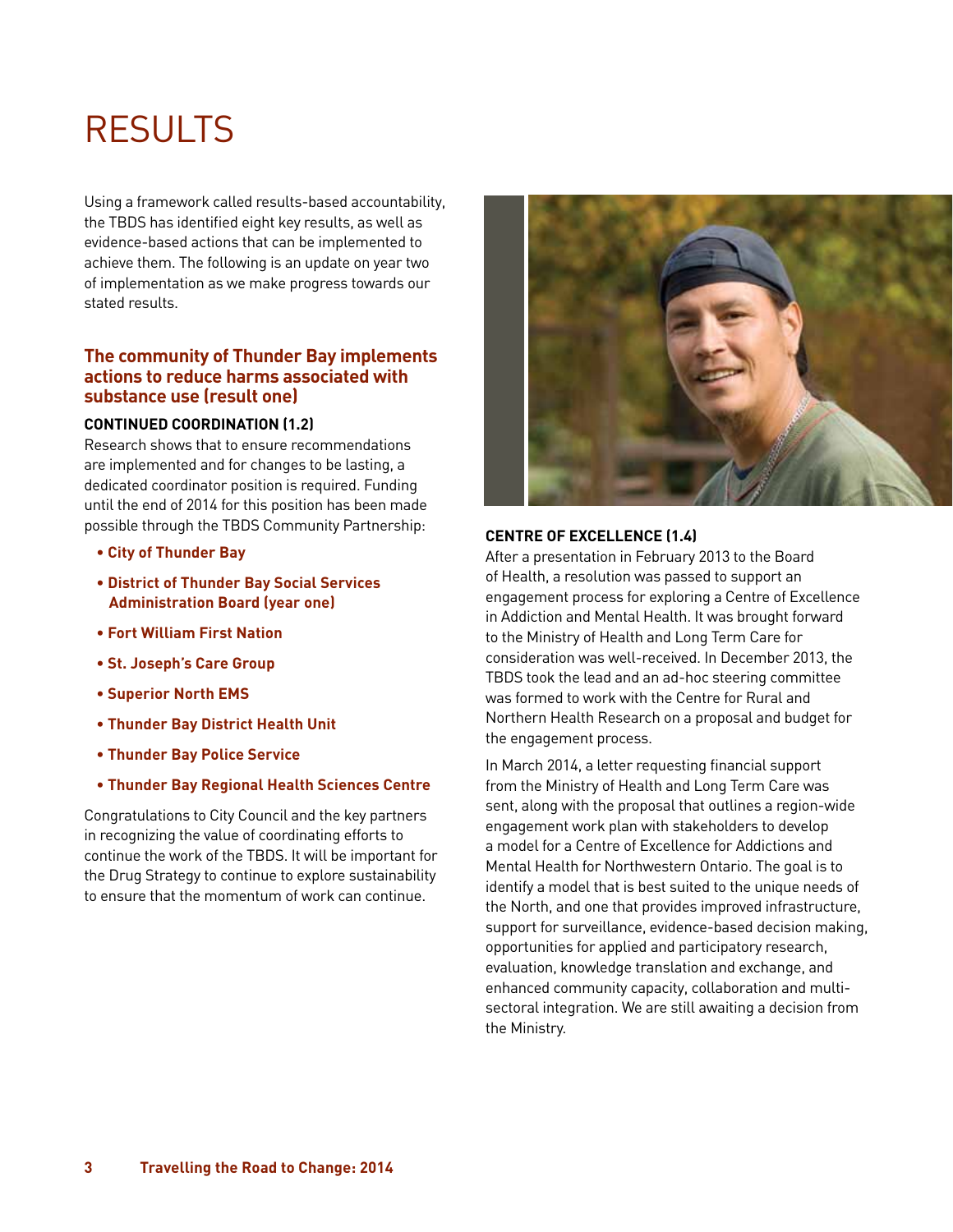#### **All people in Thunder Bay have access to safe, appropriate and affordable housing (result three)**

#### **Managed Alcohol Program: Kwae Kii Win Centre (KKW) (3.11)**

The KKW managed alcohol centre continues to offer support and accommodation to 15 men and women who have experienced long-term homelessness and chronic and severe problems related to alcohol use.

The Centre opened its doors in March 2012, and since that time has been consistently full. Recently, a comprehensive, controlled-study evaluation of the program was completed. It demonstrated reductions in use of withdrawal management services, emergency health services, and police contact and incarceration in the range of 40-80 per cent for individuals participating in the program. The study also showed that residents have experienced a much-improved quality of life, including a stronger sense of safety and connection to family. Shelter House continues to seek financial support to sustain this cost-saving and community enhancing program for years to come.

#### **Federal and provincial governments set public policy and determine spending priorities that support optimal health for all citizens (result four)**

#### **Transitional Funding from Provincial Government**

In December 2012, the Ontario government responded to community concern about the elimination of the Community Start-Up and Maintenance Benefit (CSUMB) by instituting a one-time \$42 million "transition fund" to help municipalities deal with the loss and the move to community-based homelessness prevention. The TBDS submitted a letter urging the Ontario government to take the humane and fiscally-responsible approach to preventing and alleviating homelessness in Ontario, requesting the government ensure the \$42 million remains available to municipalities in 2014, and work with service providers across the province to revise the longterm housing strategy in a manner that can truly reduce homelessness in Ontario.

#### **All children and youth have optimal success and health (result five)**

#### **Drug Awareness Committee – Education Table (5.1)**

In the fall of 2013, the DAC invited partners in education to join in a conversation about school-based substance misuse prevention. This initiative came out of a prevention and education action of the Thunder Bay Drug Strategy to support evidence-informed drug education in schools with an emphasis on positive social and behaviour development. School board mental health leads and members of the DAC established the Education Table to gather information and share evidence-informed prevention practices.

The timing of this collaboration is ideal, as school boards are in various stages of developing mental health and addiction strategies. The Education Table is currently working on a literature review and environmental scan and will be preparing a report to share with decision-makers.

To learn more about the Ontario Ministry of Education's strategy to support student mental health and well-being, visit http://smh-assist.ca/.

#### **2014 Environmental Scan (5.2)**

The TBDS was supported by a Lakehead University Honors Bachelor of Social Work student in completing the first phase of an environmental scan to identify resources and gaps in parenting supports and programming for families, with a focus on supports for pregnant and/or parenting women with substance use issues. The goal of the scan was to identify support services in Thunder Bay, highlight successful, evidence-based treatment and support models, and gain an understanding of the strengths of, and gaps in, the current system through key stakeholder engagement. As part of the Maternal Substance Use and Child Working Group, the Research Subcommittee will build upon this scan and is in the process of developing research questions for focus groups (phase two). The report is in its final stages of iteration and will be released to the community in the near future.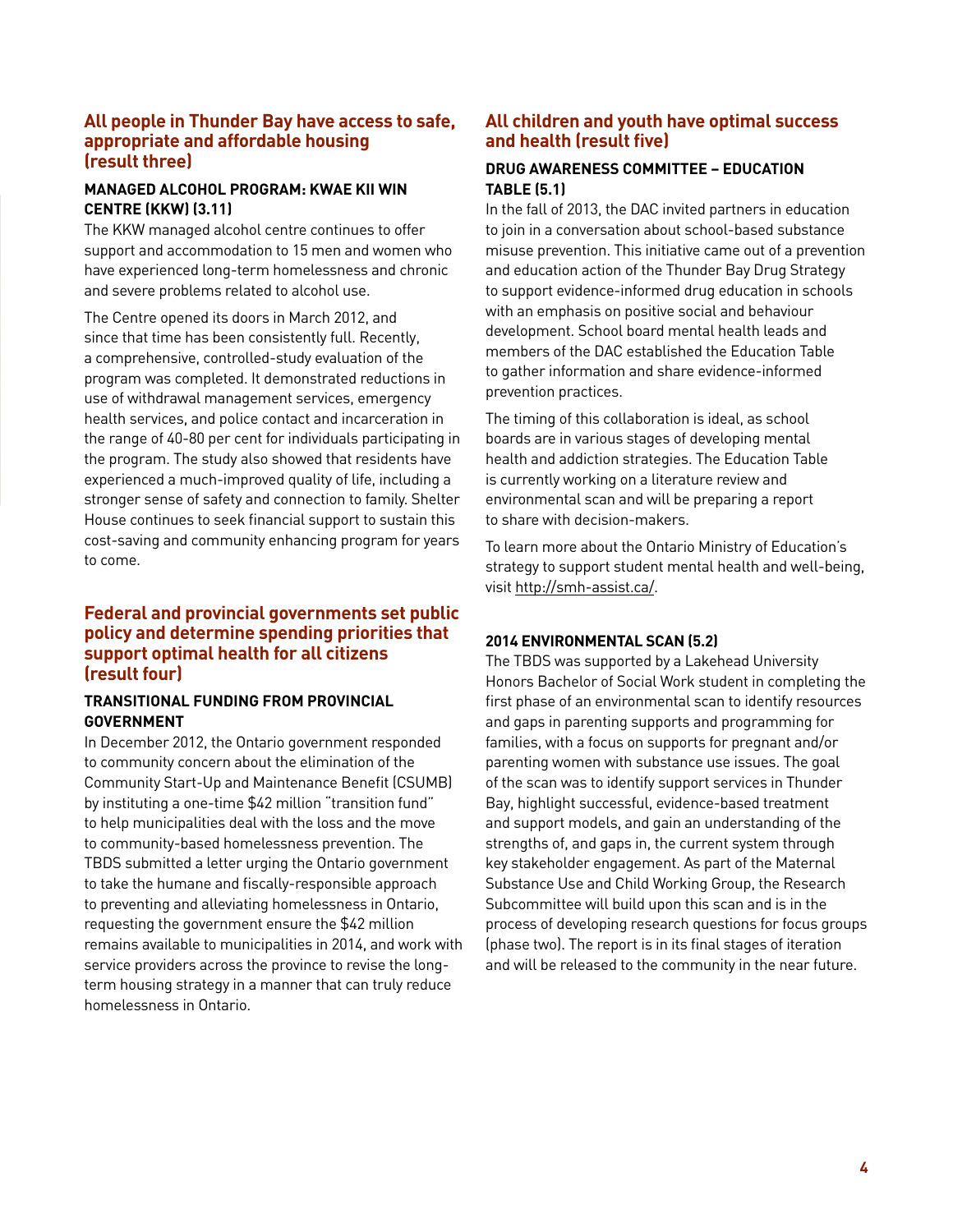

#### **Maternal Substance Use & Child Working Group (5.16)**

This group was initiated in early 2013 and by September began developing a terms of reference and work plan, both of which have been approved and adopted. The basis for these documents are the group's objectives, which include generating new knowledge, supporting professional development and the implementation of evidence-informed practices, advocating, and supporting a continuity of care for pregnant or parenting women with substance use issues, their children and their families. To date, the working group has established a Research Committee whose focus is currently on obtaining a better understanding of existing services, barriers, needs, best practice models and research in order to build a base for further research in our region.

#### **People who use substances have optimal physical, emotional and mental health (result six)**

#### **Community Paramedic Program (6.2)**

Following the Ministry of Health and Long Term Care's announcement to provide funding to support the expansion and development of community paramedicine (CP) programs in Ontario, a Thunder Bay CP task force was struck by Superior North EMS (SNEMS) to develop and submit a proposal for a CP program in Thunder Bay and District. The Thunder Bay Drug Strategy is represented on this task force.

CPs in a nonemergency context can offer preventive care to an inner city community where problems are often not managed until they reach a crisis level and require much more intensive and crisis oriented care. One component

of the proposal is a partnership with Shelter House, Thunder Bay District Health Unit (TBDHU), NorWest CHC and TBDS, which would see paramedics visiting marginalized populations with chronic care issues to improve care, access and reduce emergency department (ED) visits/9-1-1 demand. The partnership will explore how CPs and related outreach projects can help alleviate the load on emergency services. Further, other supports for people who are intoxicated will be offered, thus decreasing pressure on paramedics, the TBRHSC ED, and police.

#### **(SOS) Street Outreach Services (6.2)**

Shelter House, in response to a looming cold winter, proposed a cold weather plan to the City of Thunder Bay. On December 27, 2013, armed with a contribution of \$35,000 from the City of Thunder Bay and matching funds from DSSAB, the organization launched the



Street Outreach Services (SOS) and day services room, addressing actions in the TBDS. The SOS program offered an alternative to emergency services, helping people who were publicly intoxicated to access appropriate and supportive services. The day services room allowed for daytime shelter for people that were intoxicated but who could not access withdrawal management services. The SOS teams transported 948 people over four months, alleviating pressure on emergency responders and ensuring people could access services that were the right fit for their specific situation. The team also visited a number of people that chose to remain outdoors, providing essential supplies of food, blankets, clothing and support. The project has concluded, however the need remains high.

#### **Enhanced Withdrawal Management Services (6.2)|**

Balmoral Centre has completed its first year of operations of the two-year pilot project, which was designed to enhance access to services and the level of care provided to clients of the Centre through the addition of Registered Practical Nurses to the current staffing complement. To date, the project has met and/or exceeded service targets and demonstrated an increase of 46 per cent in the number of clients served within the first year. In collaboration with community partners, new pathways and care protocols designed to improve health outcomes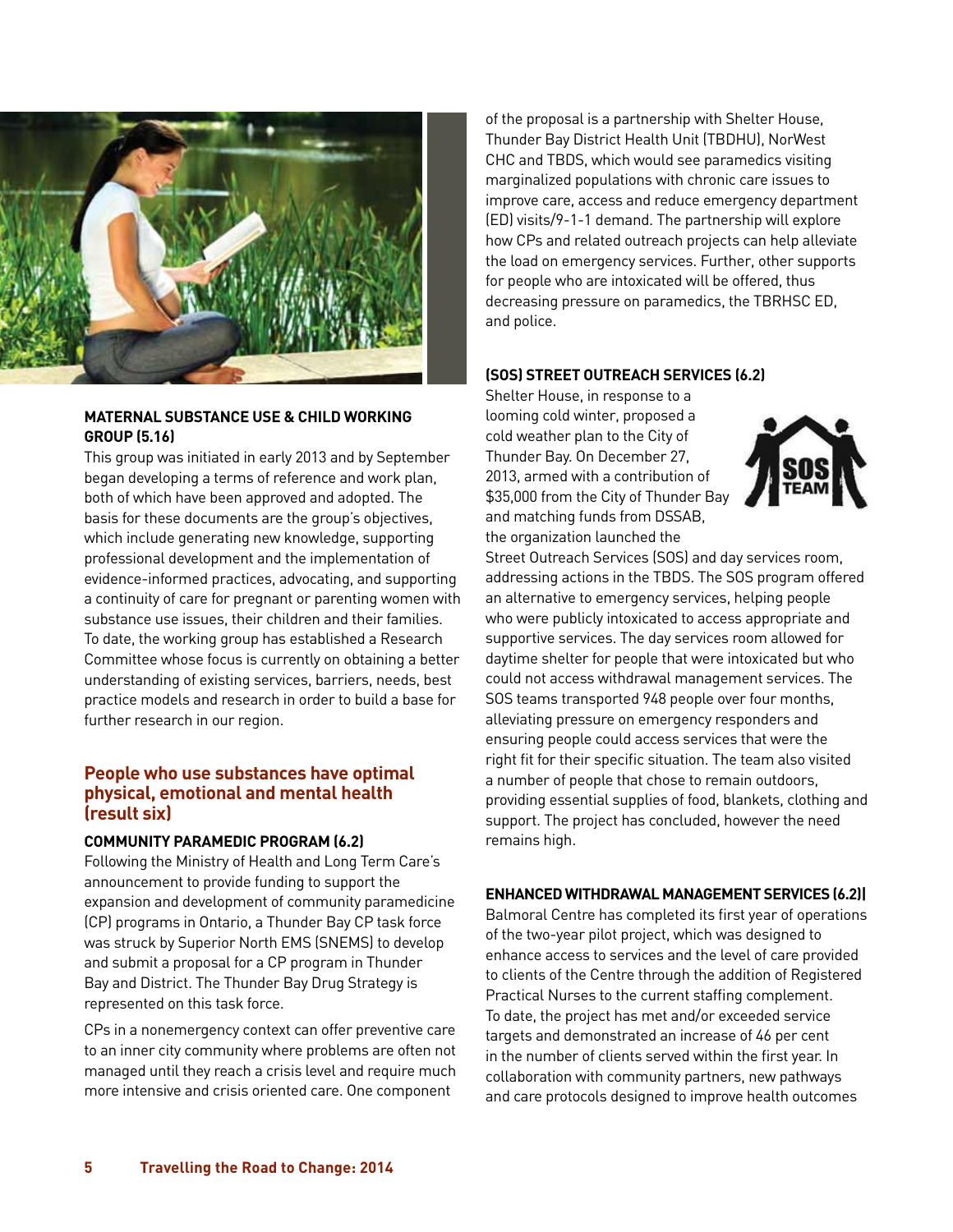for clients have been developed, such as the direct transfers of clients from the TBRHSC Adult Mental Health unit who could be safely transitioned to receive continued support at Balmoral Centre. Despite these and other investments, community needs for those living with substance use issues continue to rise.



#### **Superior and Thunder Bay Overdose Prevention Program (STOPP) (6.8)**

Operating since July of 2013, STOPP is a collaborative effort between TBDS, TBDHU, Shelter House and AIDS Thunder Bay. The program aims to decrease the number of overdoses in Thunder Bay and region, as well as increase the chances of survival of someone who does overdose. The training focuses on a wide variety of substances, with a special emphasis on opiates. Individuals who undergo training will receive a kit which includes naloxone, a tool shown to help reverse the effects of opiates in the case of an overdose.

Thunder Bay has distributed 17 kits and trained 29 individuals and several agencies on overdose prevention. There has been one reported use of a kit so far. Regular training opportunities are held at Shelter House, AIDS Thunder Bay, and Dilico Adult Treatment Centre. Through outreach and partner collaboration the program is able to reach a diverse population of high-risk individuals. STOPP is currently developing more partnerships throughout Thunder Bay and region.

#### **Recovery in Focus Project (6.18)**

Through a grant received from the Thunder Bay Community Foundation, the Drug Awareness Committee (DAC) has been able to build upon the foundation of last year's Recovery in Focus Project. The goal is to build awareness, challenge social stigma and celebrate the role recovery plays in improving the lives of individuals, families and communities. Recovery in Focus strives to achieve this objective through education by engaging people in open dialogue about recovery and addiction. So far, in its second year, Recovery in Focus has been able to reach three different organizations on four separate occasions totaling to a combined audience of 76 attendees. The feed-back through this initial stage was not only constructive, it was overwhelmingly positive.

While the presentation initiates a discussion with our audience, the project's success is driven by the voices and stories of our community members. So far this year, six new speakers have been recruited and trained, adding to our collection of stories, voices and faces of recovery. Our new storytellers come from diverse walks of life and are champions of recovery. They are eager to share their story, start the conversation and share the message that recovery is possible.

The DAC and TBDS will be hosting the first annual Recovery Day in Thunder Bay as another component to the Recovery in Focus project. In joining the national Recovery Day movement, Thunder Bay will be one of 16 cities looking raise awareness, challenge stigma surrounding addiction



and support recovery in their communities in September. Recovery from addiction is possible and is happening in our very city every day. However, success stories are rarely shared and are usually overpowered by the negative images and media associated with drug use. We would like to change that and give the spotlight to recovery as well as highlight the benefits of supporting recovery in our community. For more information on Recovery Day Canada, please visit www.recoveryday.ca.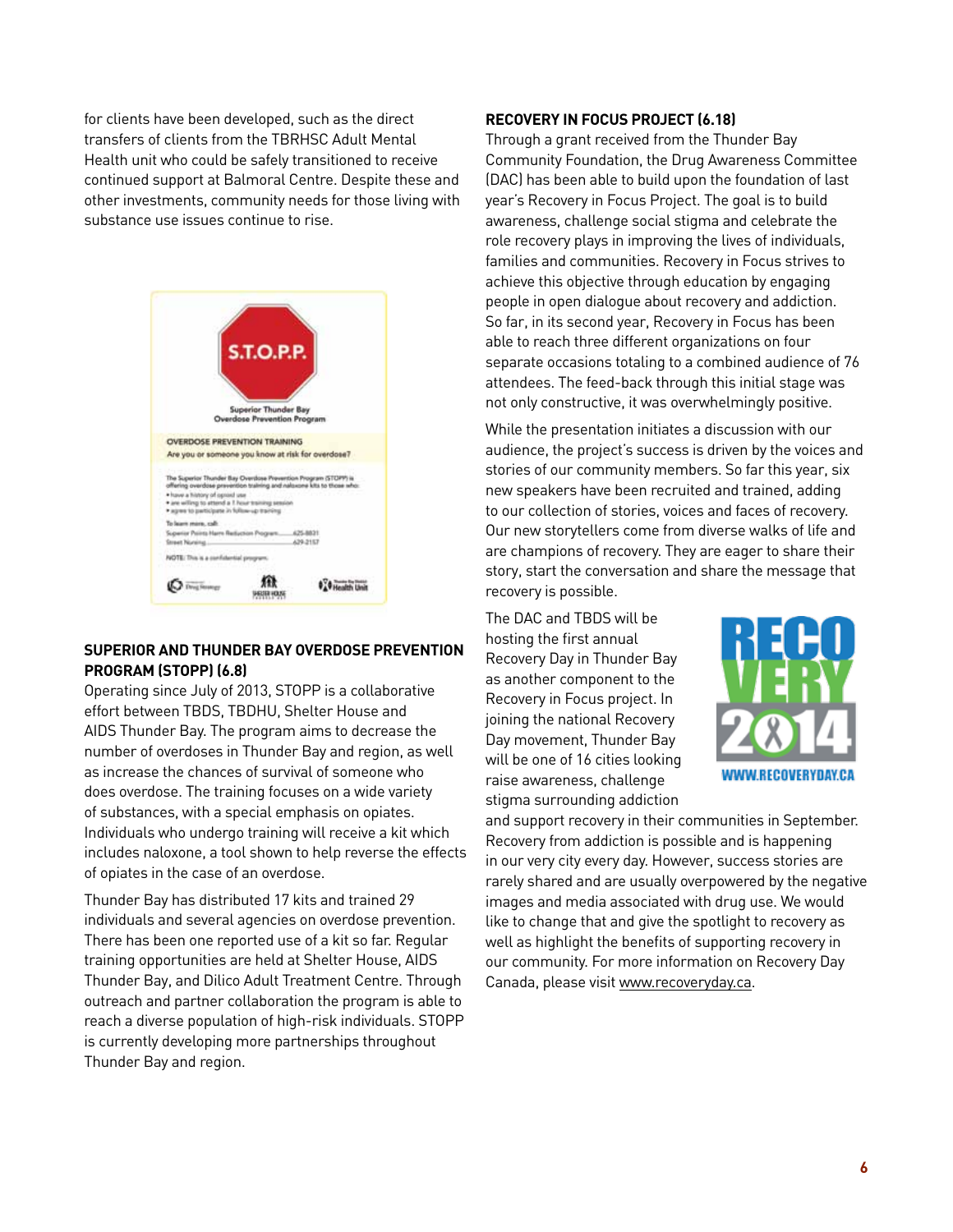

Photo courtesy of Leith Dunick

#### **Community members are safe in their neighbourhoods (result eight)**

#### **Improved Needle Disposal (8.2, 8.4)**

The TBDS purchased three new disposal bins for installation in the community. The City of Thunder Bay, in partnership with Superior Points, will be installing the new bins in areas that have had limited access to safe disposal bins.

In April 2014, Superior Points, in partnership with AIDS Thunder Bay and Shelter House, launched a new needle disposal kit that community members and people who inject drugs can access to help reduce the amount of discarded needles on the ground. The kit has a small biohazard bin, tongs, rubber gloves and instructions on how to safely pick-up discarded needles. To date, 84 kits have been distributed to community members and can be picked up at AIDS Thunder Bay, Shelter House, or by calling Superior Points. The demand from the community to utilize the kits has far exceeded expectations, and each organization continues to receive requests for them.

#### **Canadian Students for Sensible Drug Policy: Thunder Bay Region (8.12)**

In November 2013, the Drug Strategy supported the local chapter of Canadian Students for Sensible Drug Policy (CSSDP) to host a film screening of The House I Live In, a 2012 Grand Jury Prize winner at the Sundance Film Festival. The film examines the consequences of the ongoing war on drugs, which has resulted in 45 million arrests and cost more than \$1 trillion in the United

States since the 1970s. The huge number of arrests has destroyed low-income communities; the film argues that the criminalization of individuals suffering from problematic drug use is actually an attack on issues of race, class, and poverty. Further to the film screening, CSSDP brought in keynote speaker Dr. Carl Hart to discuss his research on substances and his role in the film. Dr. Hart also was the keynote at an Executive Breakfast hosted for the



Drug Strategy Implementation Panel.

#### **Education (8.12)**

The TBDS is committed to providing public education surrounding many issues as they relate to substance use. Over the last year, the TBDS coordinator made the following presentations:

- **• June 10, 2013 –** Intergovernmental Affairs Committee: Methadone Maintenance Therapy
- **• August 12, 2013 –** Committee of The Whole: Accommodation Needs Assessment and Community Plan
- **• August 12, 2013 –** Intergovernmental Affairs Committee: Accommodation Needs Assessment and Community Plan
- **October 10, 2013 –** Ontario Association of Police Services Board and Ontario Association of Chiefs of Police meeting: 5 Pillar Approach to Addressing Substance Related Harms
- **• November 21, 2013 –** Kenora Substance Abuse and Mental Health Task Force AGM: 5 Pillar Approach to Addressing Substance Related Harms, with a focus on Housing Pillar
- **• January 29, 2014 –** Crime Prevention Council: Accommodation Needs Assessment and Community Plan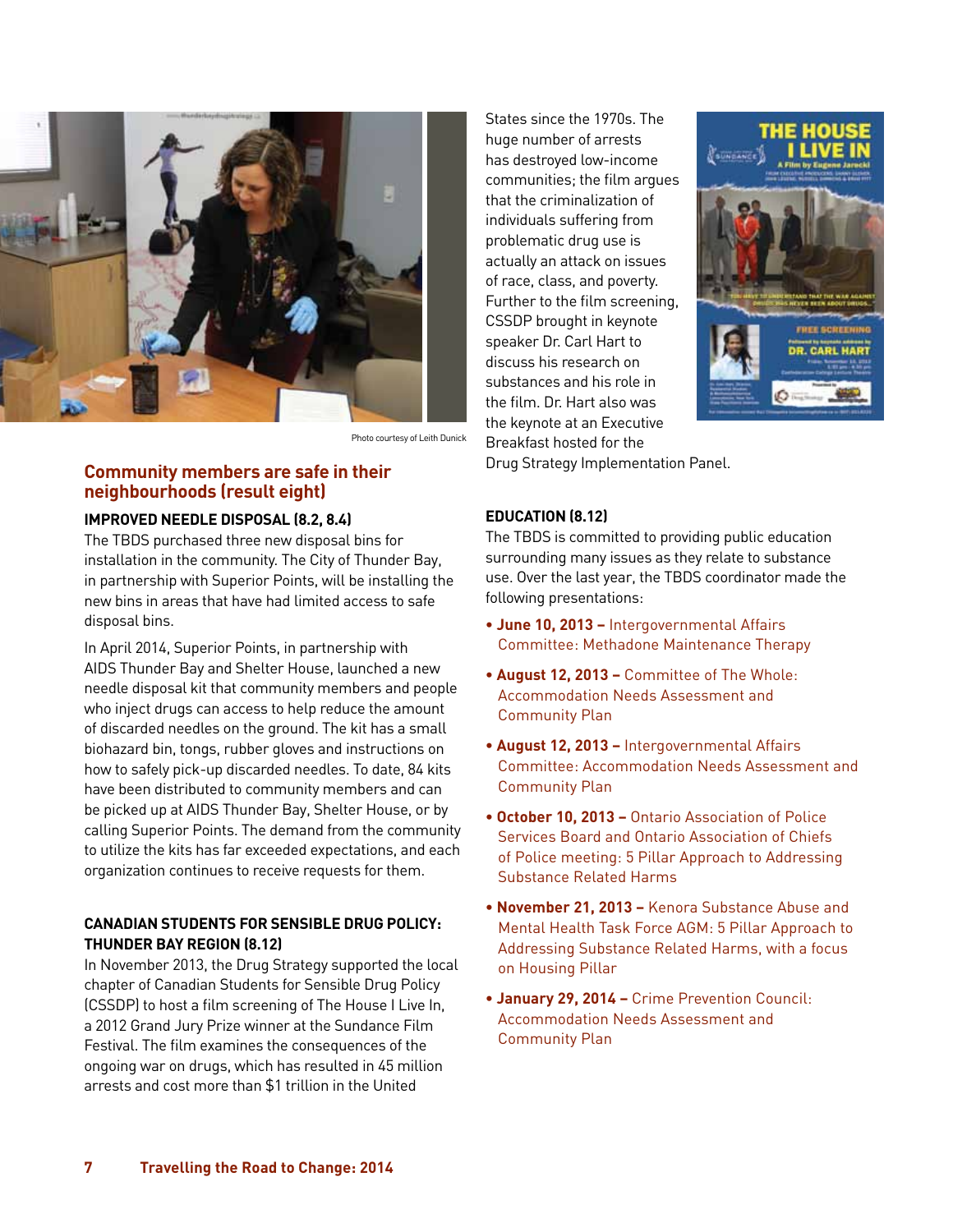The TBDS will also advocate for and endorse initiatives that support any action identified in our Drug Strategy (Roadmap for Change, 2011) as they arise. The TBDS provided letters of support for the following initiatives:

#### **Shelter House**

The TBDS has partnered with Kwae Kii Win Managed Alcohol Program since the Centre's inception and are proud of the program's success. Funding for Kwae Kii Win continues to be precarious, and the TBDS provided a letter of support for Shelter House's effort to seek Trillium funding in the amount of \$180,000 over two years to address creating financial sustainability for the program. (Supports TBDS Action 3.11)



## ADVOCACY MAKING CONNECTIONS

The Thunder Bay Drug Strategy is a representative on many committees as a key stakeholder interested in common or aligned initiatives, such as:

- **• The Thunder Bay Crime Prevention Council**
- **• Hep C Advisory Committee**
- **• SWAN (Sex Workers Action Network)**
- **• Restorative Practice Thunder Bay**
- **• Kwae Kii Win steering committee**
- **• Street Outreach Services (SOS) steering committee**
- **• Human Services & Justices Coordinating Committee – District & Regional**
- **• Community Paramedicine Task Force**
- **• Withdrawal Management Enhancement Pilot Project**
- **• Canadian Students for Sensible Drug Policy – Thunder Bay Region**
- **• Municipal Drug Strategy Coordinators' Network of Ontario**

The Thunder Bay Drug Strategy is recognized as a leader for its innovative and progressive recommendations. We have been contacted by other communities to discuss our pillars, our process for development, our Community Partnership funding model, and for general guidance as communities develop their own strategy. The City of Greater Sudbury has requested and received permission to adapt the TBDS for their Community Drug Strategy. We will be noted in their plan, and will receive a copy for our records. The TBDS was also recently highlighted in the Canadian Drug Policy Coalition's report, Getting to Tomorrow: A Report on Canadian Drug Policy.

Photo courtesy of the Canadian Drug Policy Coalition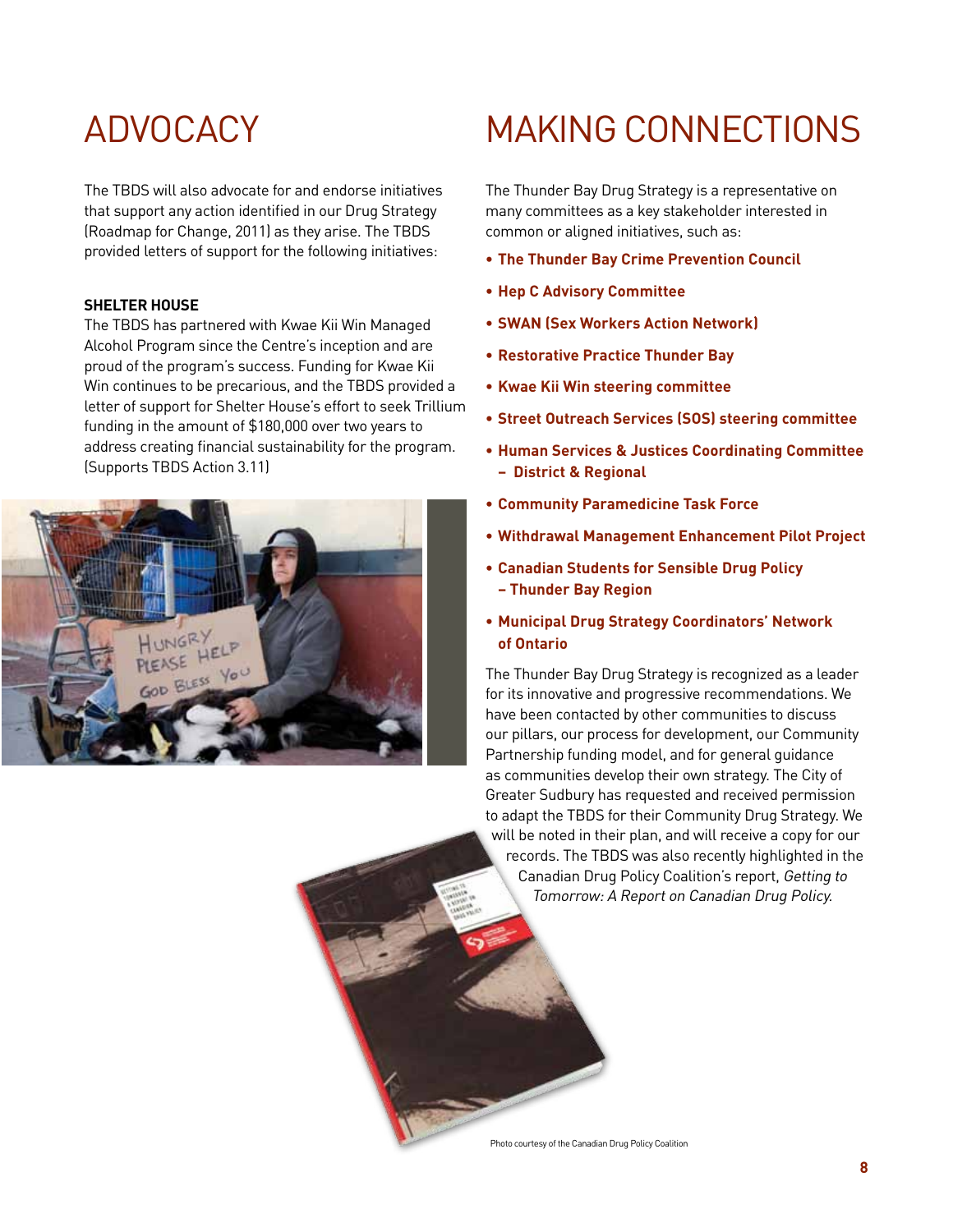### Next Steps

It is important to consider the future of the Thunder Bay Drug Strategy Implementation Panel. As we move into the final year of our three-year plan, it will be important that we address the following:

- **• Planning and Priorities for 2015-2017**
- **• Demonstrate evidence of progress**
- **• Increase youth involvement**
- **• Enhance meaningful service user/ people in recovery involvement**

### **CONCLUSION**

The Thunder Bay Drug Strategy continues to be busy and productive. The collective commitment to a balanced evidencebased approach to substance use is evident with the progress and efforts that have been made toward reducing harms for individuals, families, neighbourhoods and communities in Thunder Bay.

For more information visit:

 $|f|$   $\rightarrow$ **www.thunderbaydrugstrategy.ca**

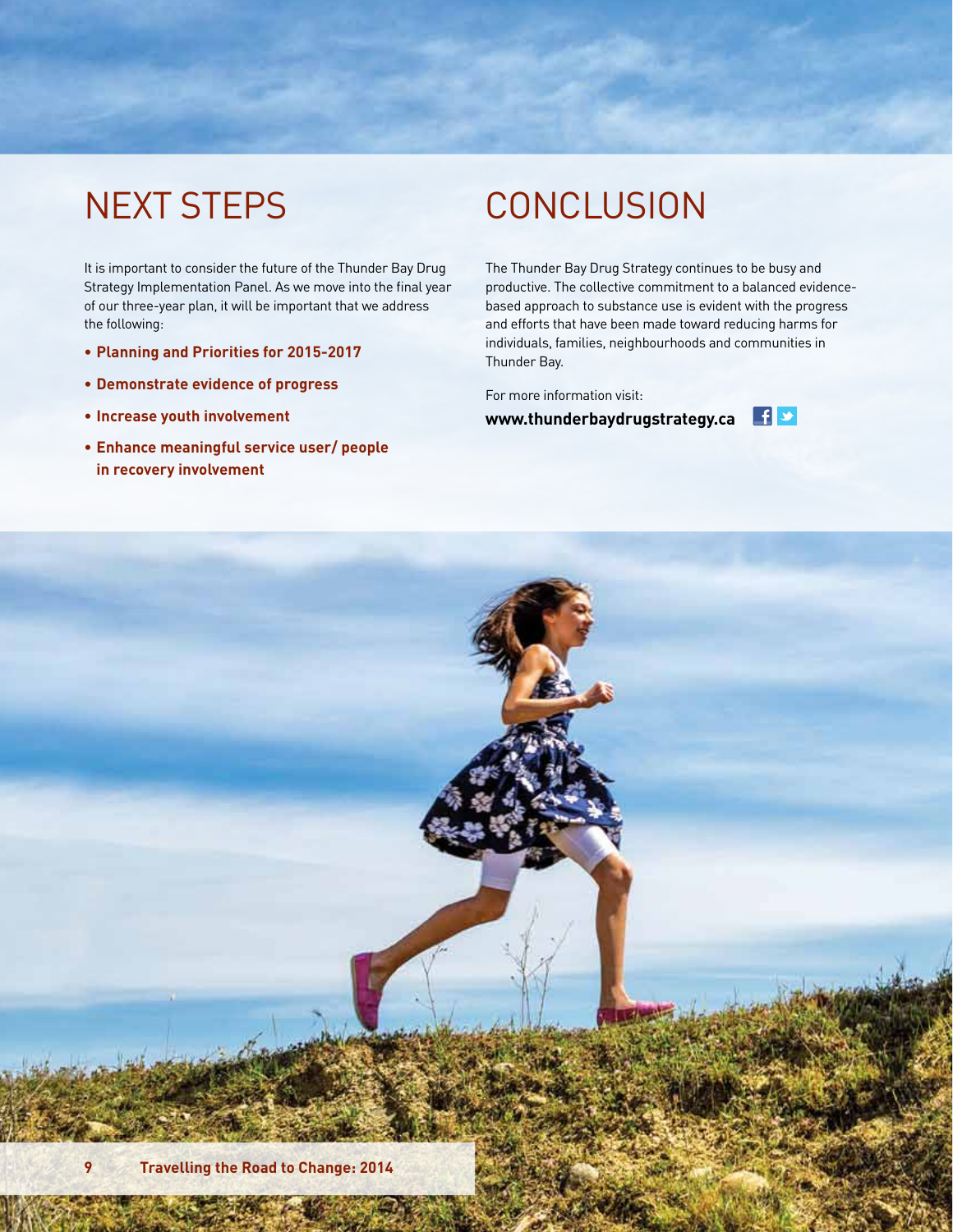